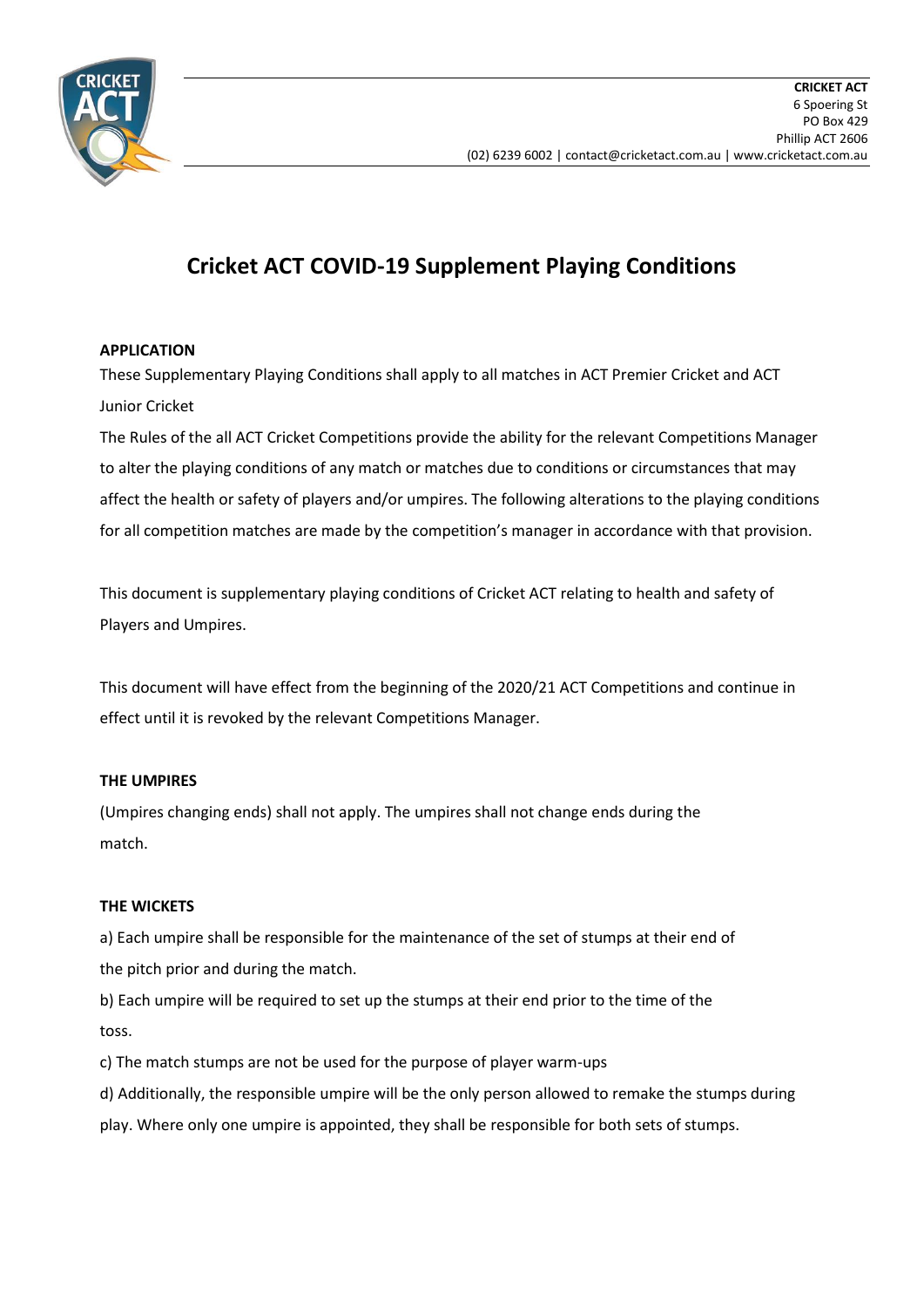#### **THE INNINGS**

a) At the coin toss, each umpire and both captains must maintain physical distancing requirements (1.5m) with the umpire to supply their own coin and be responsible for the toss of the coin. The away team captain shall call.

b) Physical team sheets shall be used and be available for perusal at the toss. Prior to the toss each captain shall show the opposing captain and the umpires the team sheet for their team. An umpire shall take a photograph of both team sheets prior to the toss. The umpire shall keep the photograph of both team sheets until the end of the season. It is an option for either captain to take a photograph of the opposition team sheet. Each captain shall retain their team sheet for the duration of the match.

#### **THE BALL**

At the taking of a wicket, or at any interval for drinks, the player who last fielded the ball will be responsible for placing it next to the stumps at the end of the pitch where the next ball/over will be bowled.

Should the umpire need to inspect the ball, the fielding captain should be instructed to present the ball to the umpire who will then visually inspect the condition of the ball. Should any repair work be required, or the umpire wishes to further inspect the shape of the ball, they may undertake this work personally. However, umpire(s) should sanitise their hands immediately before and after completing the work on the ball.

It is an offence for any player to take any action which changes the condition of the ball. Except in carrying out their normal duties, a batsman is not allowed to wilfully damage the ball other than, when the ball is in play, in striking it with the bat.

A fielder may, however:

a) polish the ball on their clothing provided that no artificial substance or saliva/sweat is used and that such polishing wastes no time.

b) remove mud from the ball under the supervision of an umpire.

c) dry a wet ball on a piece of cloth that has been approved by the umpires.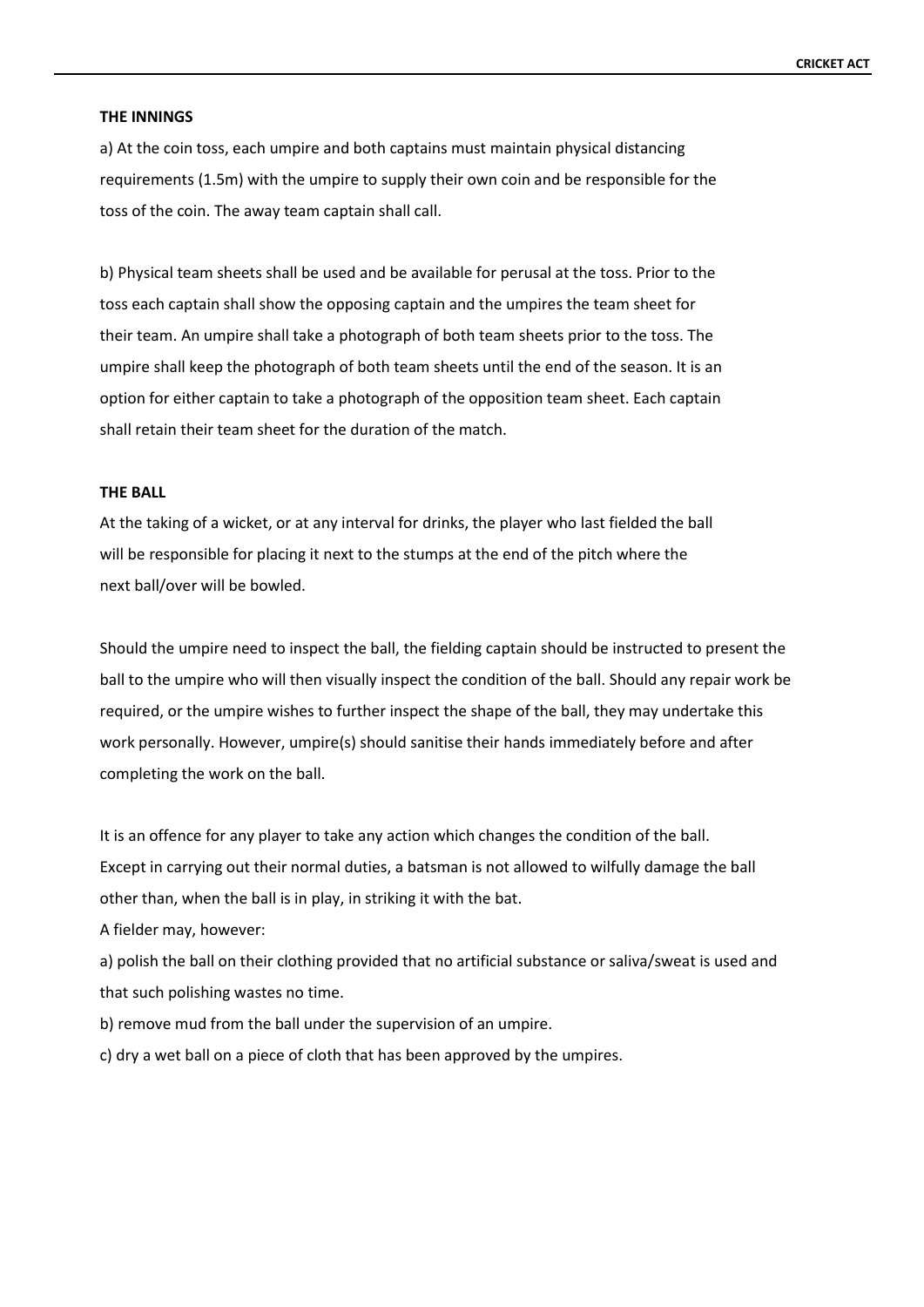If the umpires believe that saliva/sweat has been applied to the ball, the umpires shall: a) If it is a first instance during an innings, summon the captain of the fielding side and issue a first warning.

b) If it is a second instance during an innings, summon the captain of the fielding side and issue a second and final warning and warn the captain of the fielding side that any further such offence by any member of the team during the innings shall result in the award of 5 Penalty runs to the batting side.

c) If it is a third or subsequent instance, award 5 Penalty runs to the batting side.

d) The ball shall not be changed, but the umpires shall wipe the ball with an appropriate cloth.

#### **STORAGE OF EQUIPMENT DURING PLAY**

#### **1) Bowler fielding on the boundary**

At the conclusion of the previous over, the new bowler must place their equipment, that would normally be provided to the umpire (hat, sunglasses, vest etc.), over the nearest boundary point to where they are currently fielding. The equipment can be collected by the individual at the completion of the over. The process can be repeated until the end of the bowler's spell. At no stage shall the umpire be required to hold/handle the players' equipment during the match.

#### **2) Bowler fielding in the infield**

a) At the conclusion of the previous over, the new bowler, currently fielding in the infield, can undertake either of the following actions (whichever is the quickest option).

b) Place their equipment, that would normally be provided to the umpire (hat, sunglasses, vest etc), on the ground directly behind the wicketkeeper (like a fielder's helmet). The bowler is responsible for the storage and collection of the material from this area. Should the ball strike this equipment during play, the ball shall be called (by either umpire) and become dead, as normally this material would not be stored in this area (there will be no award of 5 run penalty in this instance).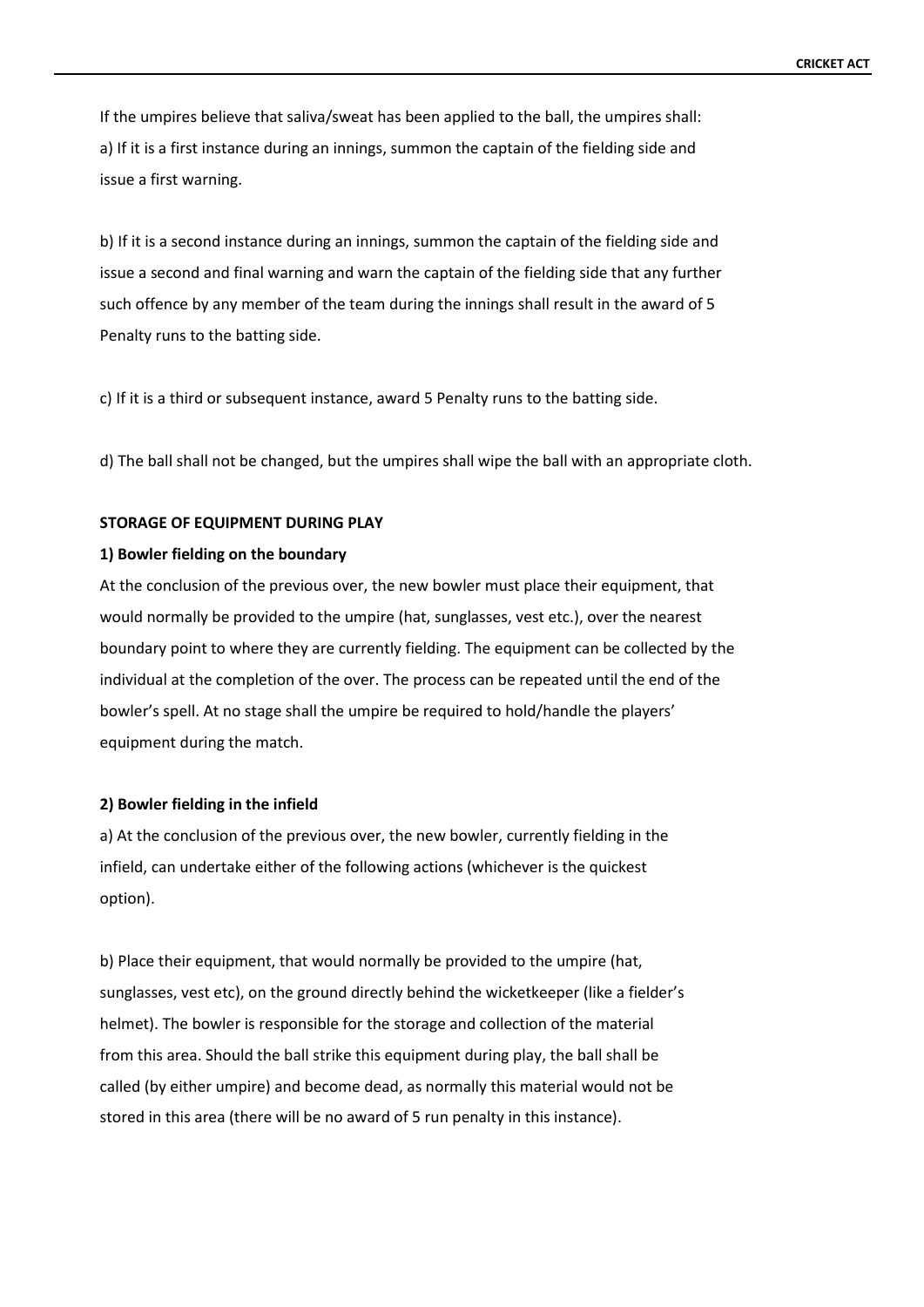c) Place their equipment, that would normally be provided to the umpire (hat, sunglasses, vest etc), on the ground directly behind bowler's end wicket and in line with where the bowler commences their run-up. The bowler is responsible for the storage and collection of the material from this area. Should the ball strike this equipment during play, the ball shall be called (by either umpire) and become dead, as normally this material would not be stored in this area (there will be no award of 5 penalty runs in this instance).

d) Place their equipment, that would normally be provided to the umpire (hat, sunglasses, vest etc), over the nearest boundary point to the end they are bowling from.

e) At no stage shall the umpire be required to hold/handle the players' equipment during the match.

#### **Wicketkeeper/Fielder's Helmet**

No change from the normal playing conditions and laws of cricket around the storage of equipment on the field. However, everyone is responsible for the carrying of their own equipment to and from the normal storage position.